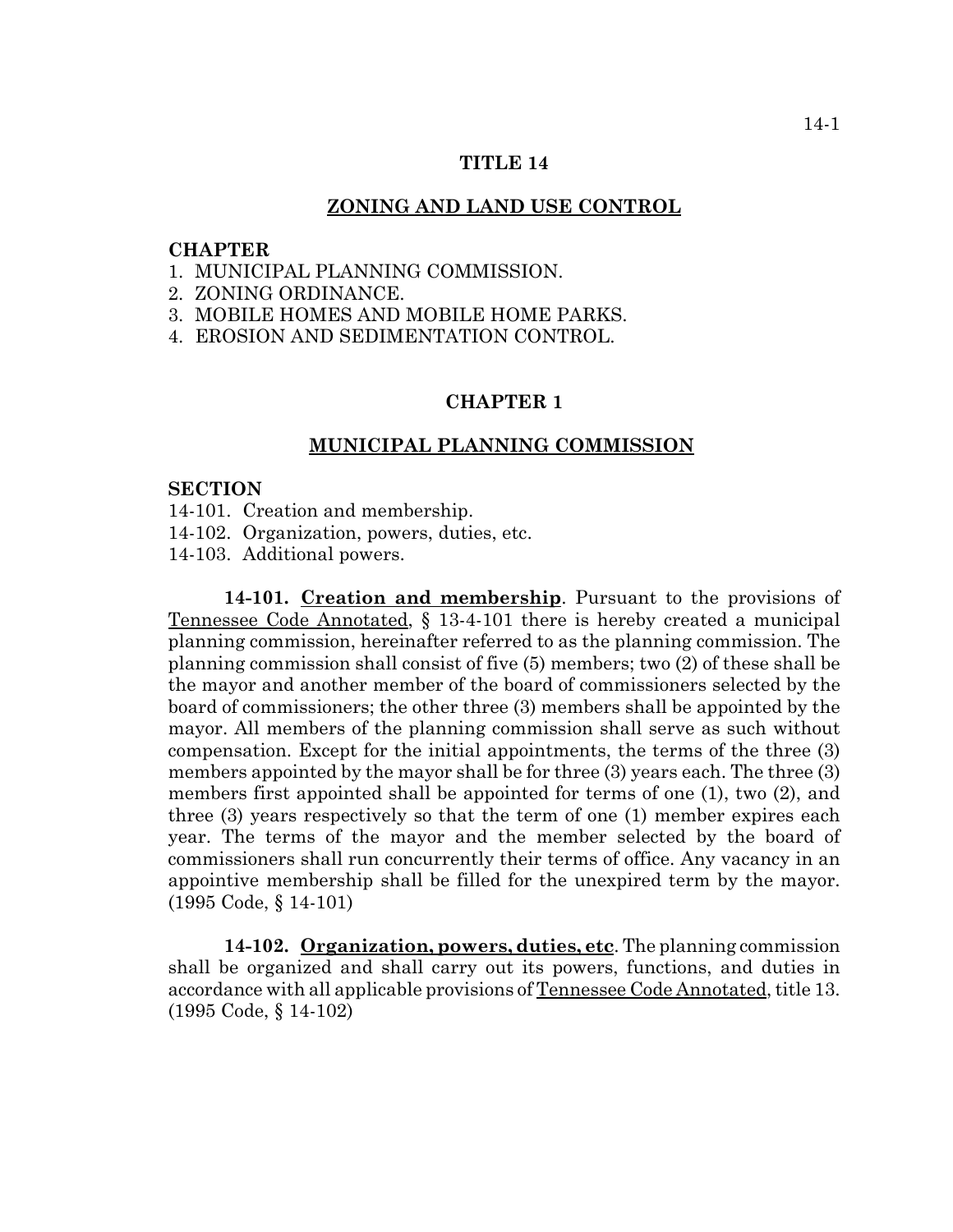**14-103. Additional powers**. Having been designated as a regional planning commission, the municipal planning commission shall have the additional powers granted by, and shall otherwise be governed by the provisions of the state law relating to regional planning commissions. (1995 Code, § 14-103)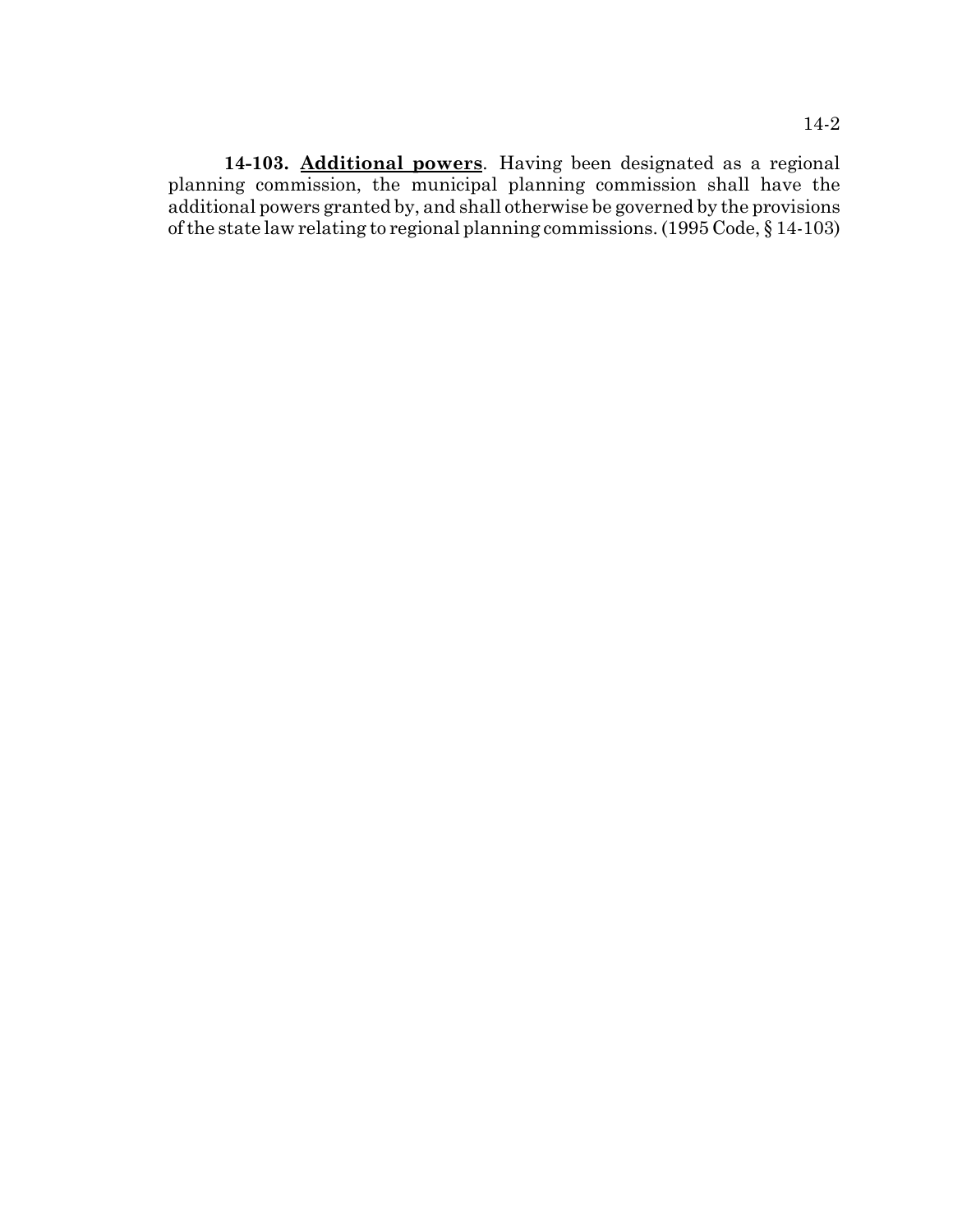### **CHAPTER 2**

# **ZONING ORDINANCE**

# **SECTION**

14-201. Land use to be governed by zoning ordinance. 14-202. Floodplain zoning ordinance.

**14-201. Land use to be governed by zoning ordinance**. Land use within the City of Tusculum shall be governed by the "Zoning Ordinance, Tusculum, Tennessee."<sup>1</sup>

**14-202. Floodplain zoning ordinance**. Floodplain control for the City of Tusculum shall be governed by the "Municipal Floodplain Zoning Ordinance."2

<sup>&</sup>lt;sup>1</sup>The Zoning Ordinance, Tusculum, Tennessee and any amendments thereto are published as separate documents and are of record in the office of the city recorder.

<sup>&</sup>lt;sup>2</sup>The Municipal Floodplain Zoning Ordinance and any amendments thereto are published as separate documents and are of record in the office of the city recorder.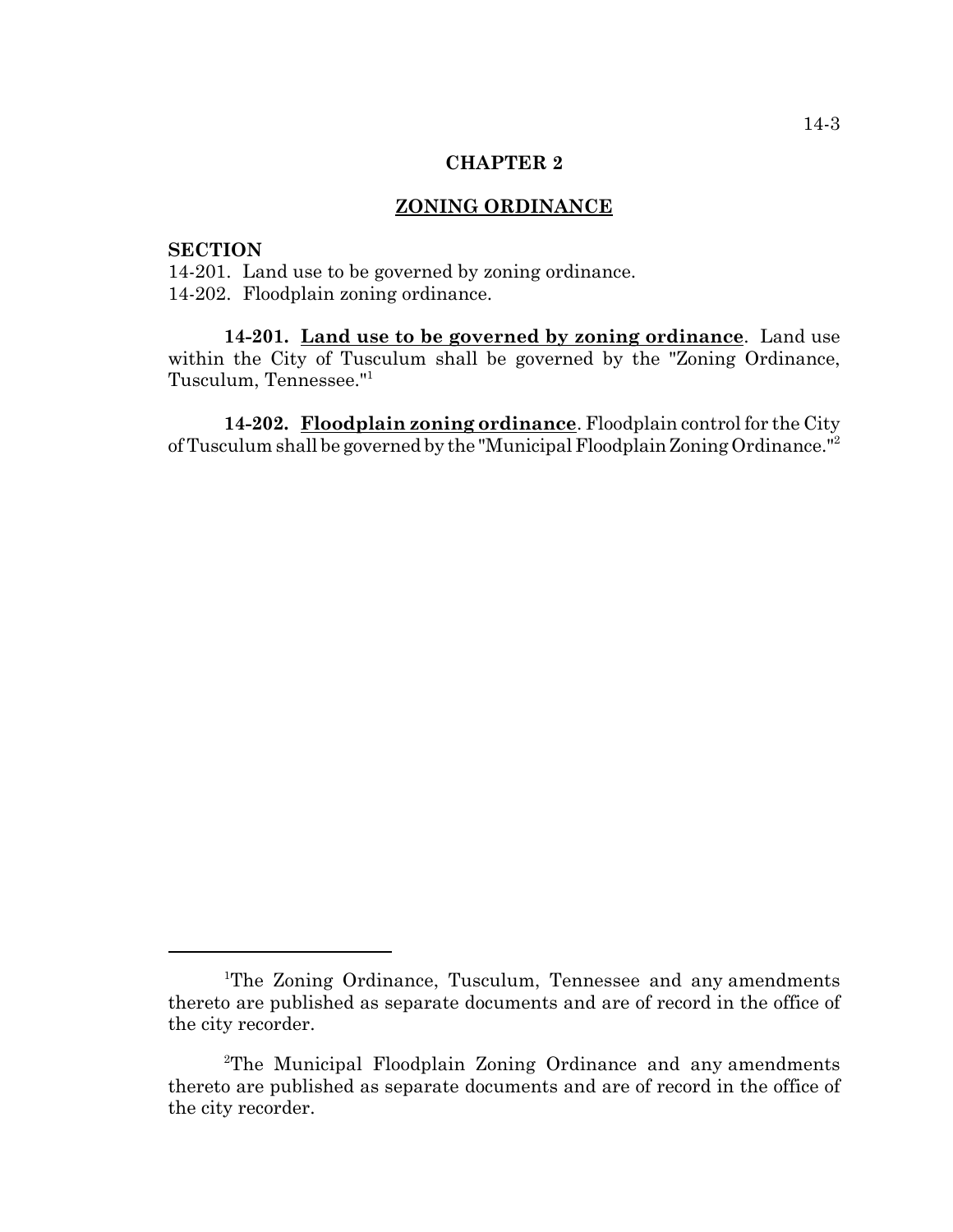# **CHAPTER 3**

# **MOBILE HOMES AND MOBILE HOME PARKS**

### **SECTION**

14-301. Prohibited. 14-302. Effect on existing mobile homes, etc. 14-303. Violations.

**14-301. Prohibited**. The parking, setting up, expansion of, storage, use, living in, or operation of a house trailer, mobile home, or mobile home park or parks within the corporate limits of the City of Tusculum is prohibited. (1995 Code, § 14-301)

**14-302. Effect on existing mobile homes, etc**. Those house trailers, mobile homes, or mobile home parks in existence prior to the 20th of August, 1973, shall be deemed to have been placed there legally, but the expansion of an existing house trailer or mobile home park is strictly prohibited. (1995 Code, § 14-302)

**14-303. Violations**. Any violation of any of the provisions of this chapter is declared to be a misdemeanor and punishable under the general penalty clause for this code. In addition, the City of Tusculum may remove any structure begun or erected in violation of this chapter, and the cost of the removal shall be charged against said real estate and constitute a lien thereon. (1995 Code, § 14-303)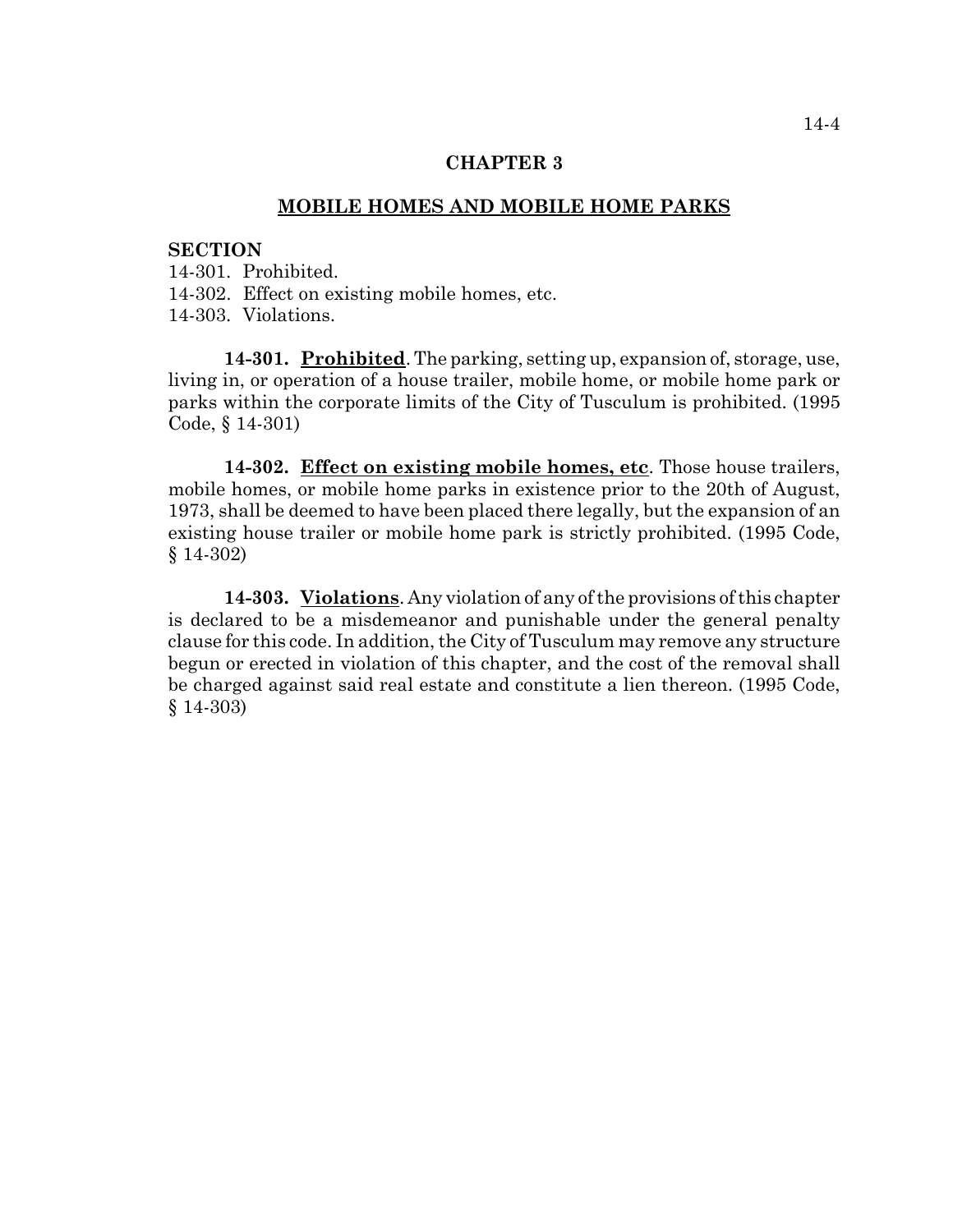# **CHAPTER 4**

# **EROSION AND SEDIMENTATION CONTROLS**

## **SECTION**

14-401. Definitions.

14-402. General provisions.

14-403. Penalties.

**14-401. Definitions**. (1) "Best Management Practices (BMPs)." A schedule of activities, prohibitions of practices, design, construction and maintenance procedures, and other management practices to prevent the pollution of stormwater runoff.

(2) "Enforcement officer." The building inspector, the public works director or any other person designated by the Tusculum Board of Mayor and Commissioners to enforce the stormwater management, erosion and sedimentation control ordinance.

(3) "Erosion." The general process whereby soils are moved by flowing surface or subsurface water.

(4) "Land disturbing activity." Means any activity which may result in soil erosion from water or wind and the movement of sediments into drainage ways, or local waters, including, but not limited to, clearing, grading, excavating, transportation and filling of land. (Ord. #08-06, July 2008)

**14-402. General provisions**. (1) It shall be unlawful for any person owning, leasing, occupying or having control of property, lot, tract, parcel of land or portion thereof, occupied or unoccupied, improved or unimproved, in the city to permit erosion or sedimentation to be conveyed on to any adjoining property owners or a public right-of-way.

(2) The building inspector has the authority to require "best practices" erosion and sedimentation control measures if pollution and runoff problems are evident.

(3) Upon failure of any owner of property within the corporate limits of the city to remove all sedimentation from adjoining property owners or public rights-of-way or to have removed such sedimentation, it shall be the duty of the city building inspector, or persons as are designated by the mayor, to serve a notice on the owner, lessee, occupant or person having control of such property, ordering said person or persons to remove the sedimentation within ten (10) days of the service of such notice.

(4) Noncompliance; abatement at owner's expense; nonpayment will be treated as described in § 13-104(6). (Ord. #08-06, July 2008)

**14-403.** Pe**nalties**. Any person violating any provision of this chapter shall be guilty of a misdemeanor, and upon conviction shall be fined not less